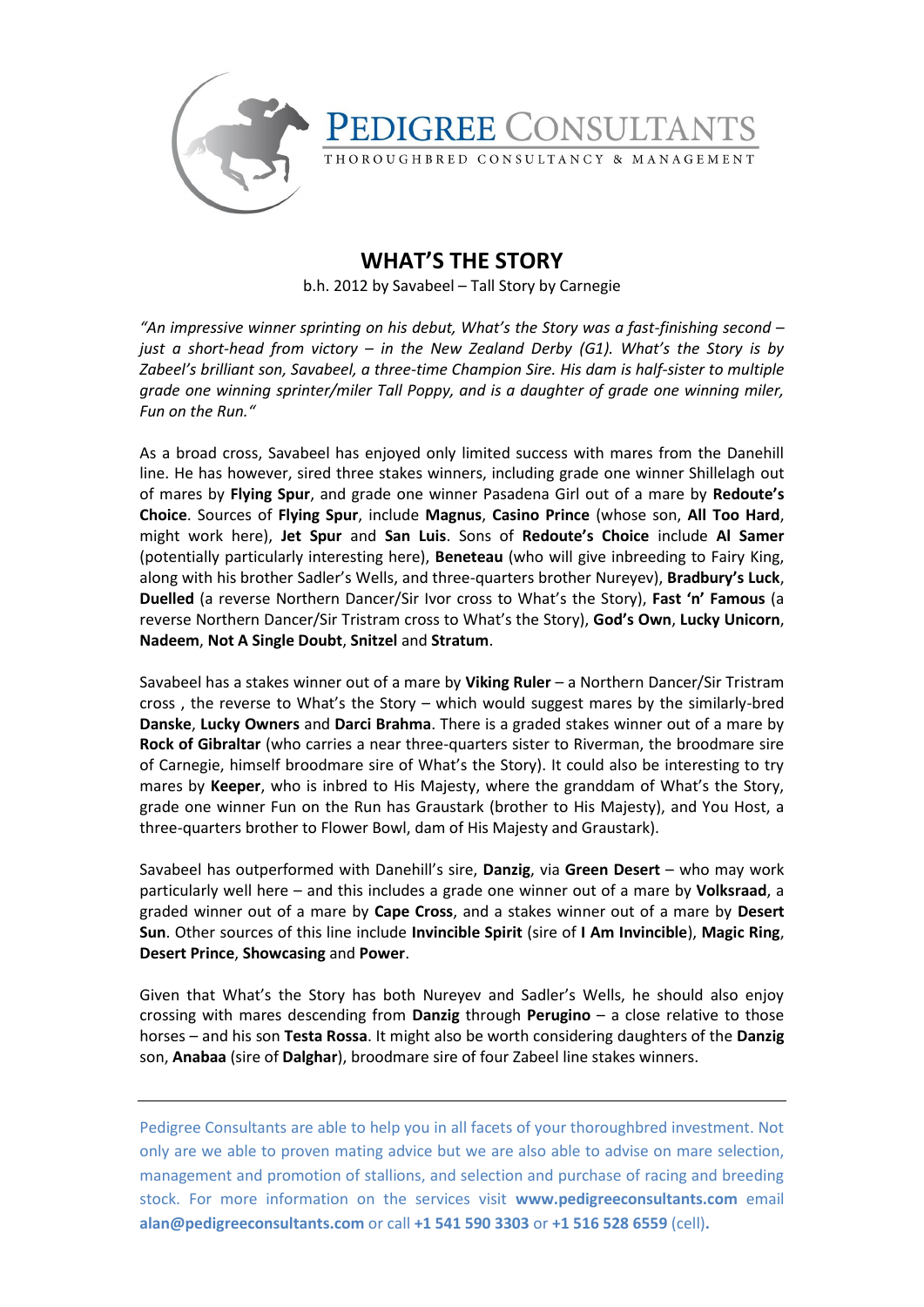

Savabeel has done extremely well with mares from the **Sadler's Wells** line, getting nine stakes winners, seven graded. Out of a mare by Carnegie, What's the Story is an example of this cross. It could be worth considering cross back over this line, although there is a risk of getting a very staying type. Looking at sons of **Sadler's Wells**, Savabeel has three stakes winners two graded, including grade one winner Lucia Valentina, out of mares by **Montjeu** (sire of **Tavistock** and **Gallant Guru**); he has grade one winner Hall of Fame out of a mare by **Galileo** (sire of **Teofilo, New Approach** and **Rip Van Winkle**); and there are also graded stakes winners out of mares by **Entrepreneur** and **Sinsgspiel**. Other sources of **Sadler's Wells** include **High Chaparral** (sire of **So You Think**), **Barathea** (sire of **Tobboug**) and **Scenic** (sire of **Blevic**).

Savabeel is sire of grade one winner Hasahalo out of a mare by **Encosta de Lago**, is by **Fairy King**, a brother to Sadler's Wells, which here gives combination of the brothers Fairy King and Sadler's Wells with their three-quarters brother Nureyev. Sons of **Encosta de Lago** that could be introduced include **Northern Meteor** (who is from the same female line as Fairy King, Sadler's Wells and Nureyev), **Manhattan Rain** and **Delago Brom**. **Fairy King** could also be brought in through **Shinko King** (broodmare sire of a Savabeel stakes winner), which also suggests daughters of **Helissio** and **Falbrav**.

Crossed over back over **Nureyev** line mares, Savabeel has sired grade two winner Gold Fever out of a mare by **Oratorio** (giving inbreeding to Nureyev and Success Express), a son of **Stravinsky**, and a stakes winner out of a mare by **Captain Rio** (by **Pivotal**). It would also be worth considering **Nureyev** through **Peintre Celebre** and **Spinning World** (sire of **Thorn Park**).

The cross of Savabeel with mares by **O'Reilly** (sire of **Alamosa**) has proved to be a prolific one with ten stakes winners, including grade one scorers Embellish, Diademe, Savaria and Costume. There is also a graded stakes winner by Savabeel out of a mare by O'Reilly's sire, **Last Tycoon**. The **Last Tycoon** line could also be brought in through **Marju**, **Written Tycoon** (by **Iglesia**) and **Towkay**.

From the **Storm Cat** branch of **Northern Dancer** Savabeel has a graded stakes winner out of a mare by **Felix the Cat** and a stakes winner out of a mare by **Discreet Cat** (by **Forestry**). There are also Zabeel line stakes winners out of mares by **Hennessy** (sire of **Johannesburg**), **Tale of the Cat** and **Giant's Causeway** (sire of **Shamardal**). Other sources include **Van Nistelrooy** and **Black Minnaloushe**.

Pedigree Consultants are able to help you in all facets of your thoroughbred investment. Not only are we able to proven mating advice but we are also able to advise on mare selection, management and promotion of stallions, and selection and purchase of racing and breeding stock. For more information on the services visit **www.pedigreeconsultants.com** email **alan@pedigreeconsultants.com** or call **+1 541 590 3303** or **+1 516 528 6559** (cell)**.**